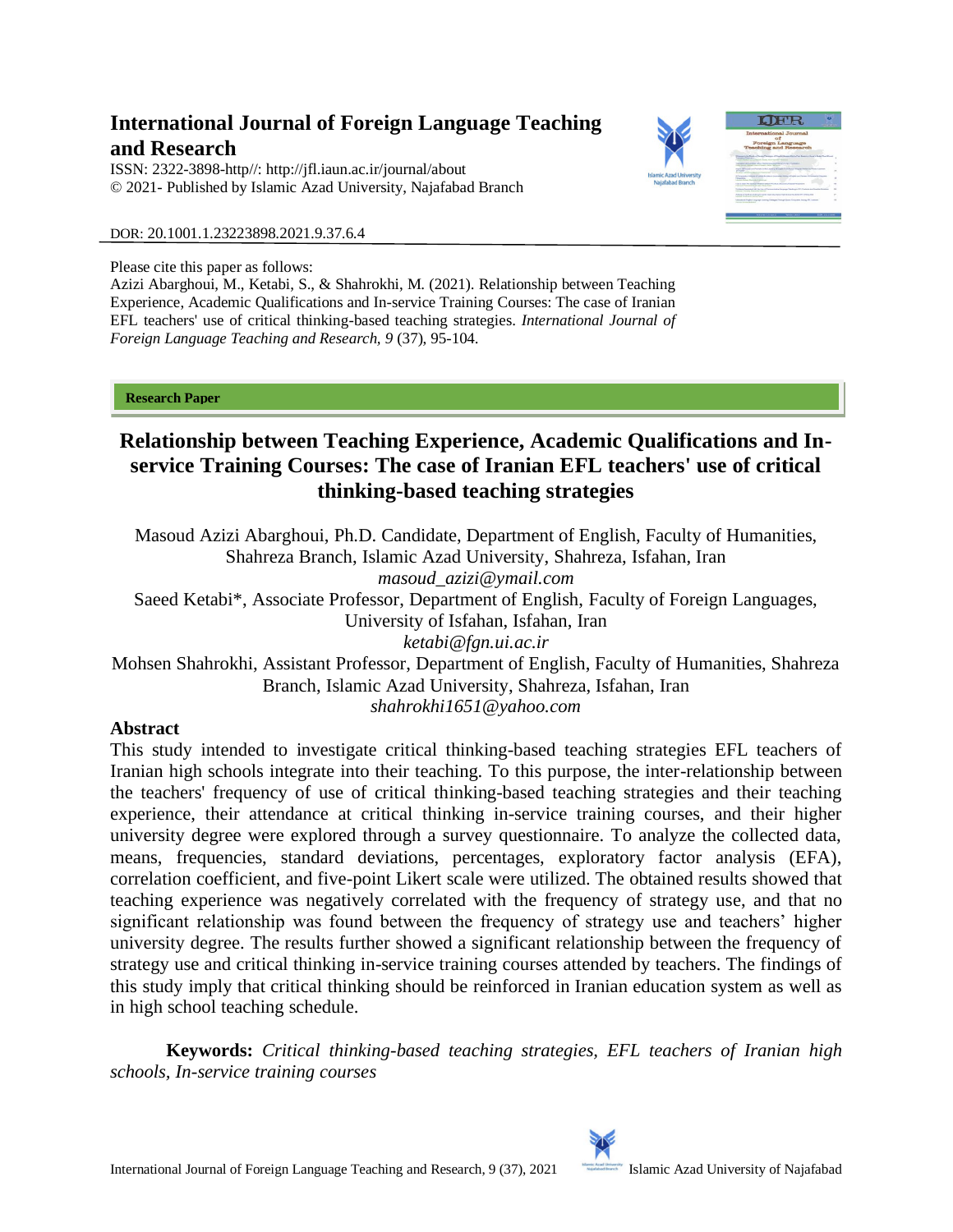# **Introduction**

According to Paul and Elder (2008), critical thinking is a style of thinking which permits individuals to examine and analyze various viewpoints of an issue and then incorporate it into a procedure of making decisions. This is supported by Halpern (1999) who states that in a pedagogical setting, educators must be regarded as agents of critical thinking who direct the students to think much more critically through different teaching strategies because critical thinking brings about problem solving, decision-making, and creativity. Rudd (2007) too believes that high school teachers can be considered as a part of the main supporters of the development of critical thinking, and thus, they should provide some chances to the students to structure their skills and knowledge to look into new sections and to learn some new things with certainty. He adds that they should be ready to change the method and techniques of their teaching if some other ones are understood to be much more applicable, and that is why the teachers are not accounted just as providers of information, but they are also considered as promoters of critical thinking. In this way, students along with teachers may raise their abilities to think and become problem solvers, independent thinkers, and better learners.

As for language teaching strategies use, it should be noted that they might be in relation to some personal variables, including age, proficiency level, and gender. It is also possible to look for some connections between them and critical thinking. According to Rabi'ee (2010), considering Iranian EFL classes, class activities like reviewing facts, characterizing basic ideas, rewriting the sentences, expressing the main existing concepts, and summarizing the texts are popular in most of the English classes in Iran's schools. These types of activities, in accordance with Bloom's (1956) taxonomy of educational objectives are viewed as lower-order thinking skills. In this manner, according to Tabatabaei and Parsafar (2012), Iranian EFL learners acknowledge beliefs without considering them in the form of truthful pieces of evidence. It, however, appears that the number of studies which have dealt with the function of critical thinking-oriented teaching in English classes as an imperative variable is scarce, although it is a serious source of controversy which second language teachers confront in their EFL classes.

With reference to the reality that language teaching strategies encourage learning and results in a more successful and preferable performance when the students are learning another language, the current research intended to empirically examine the relationship between the teachers' frequency of use of critical thinking-based teaching strategies and their teaching experience, their attendance at critical thinking in-service training courses, and their higher. Hence, the following research questions were addressed:

Q1. Is there any significant relationship between Iranian high school EFL teachers' frequency of use of critical thinking-based teaching strategies and their teaching experience?

Q2. Is there any significant relationship between Iranian high school EFL teachers' frequency of use of critical thinking-based teaching strategies and their higher university degrees?

Q3. Is there any significant relationship between Iranian high school EFL teachers' frequency of use of critical thinking-based teaching strategies and in-service critical thinking courses attendance?

# **Literature Review**

Many studies have so far been conducted in connection with the role of critical thinking in developing language skills, from which only a few are mentioned here. Khabiri and Firooz (2012) tried to explore the comparative effect of utilizing critical thinking (CT) skills and

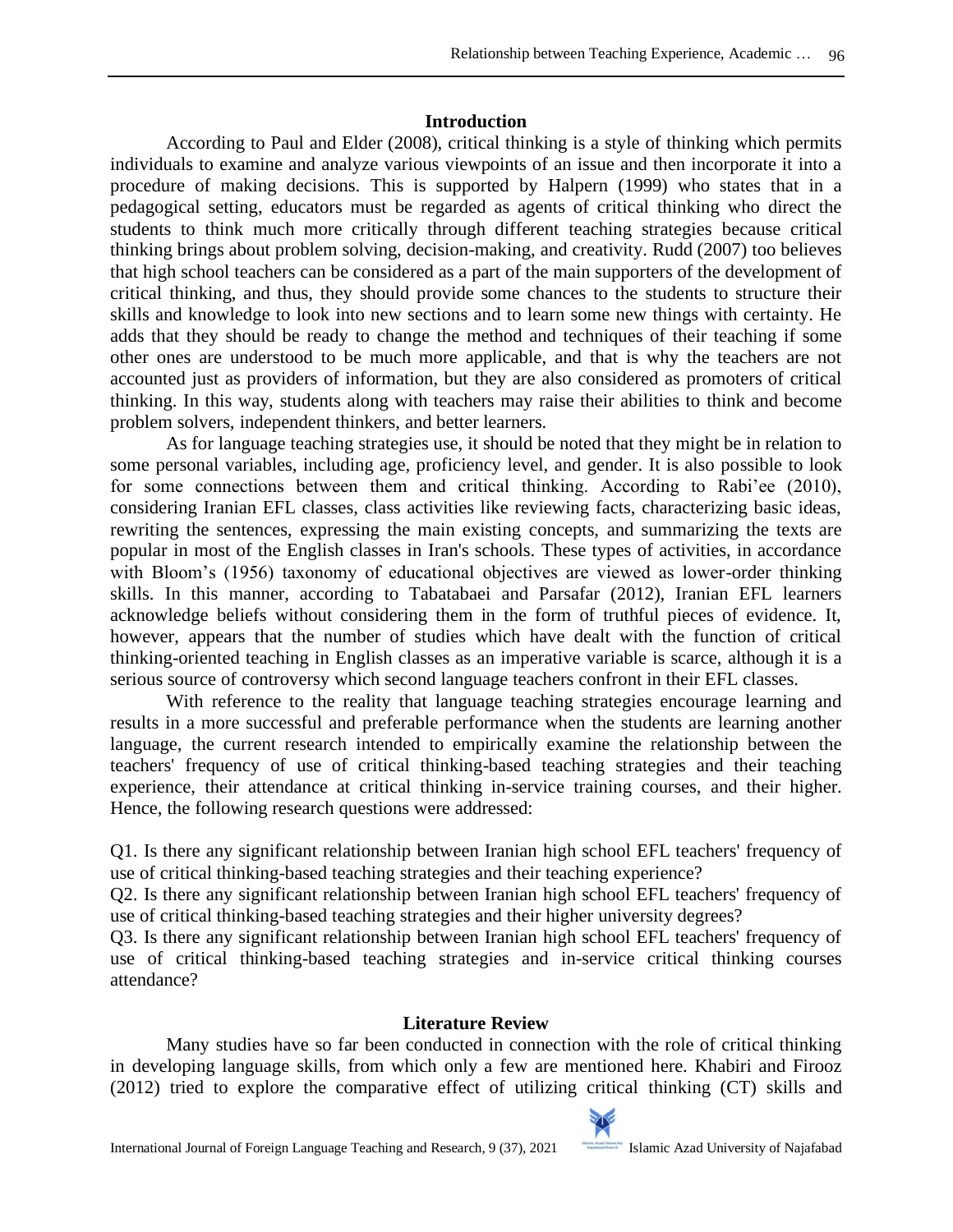Cooperative Learning (CL) on EFL learners' writing skills in a process-based approach to writing. The final data confirmed the rejection of the null hypothesis with the inference that CT instruction was significantly more effective than CL in enhancing EFL learners' argumentative paragraph writing. Danaye Tous and Haghighi (2016) elaborated on the difference between the performance of female and male learners of EFL in Iran regarding different aspects of the CCTST. No significant distinction between females and males on the subscales quantified; i.e., deductive reasoning, inductive reasoning, analysis, evaluation, and the inference was shown as a result. Nikoopour et al. (2011) probed into the relationship among students' learning strategies and their ability of thinking critically. They gave a survey questionnaire of Critical Thinking (CT) and the SILL (Strategy Inventory for Language Learning) to one hundred students of the university who were studying English translation. The study showed a significant relation between some indirect and direct LLSs (language learning strategies) like social, metacognitive, and cognitive strategies and respondents' ability to think critically, though there has been no significant relation found regarding critical thinking and compensation, memory, and effective strategies. Ghanizadeh and Moafian (2011) attempted to uncover the relation between critical thinking skills and emotional intelligence. They also intended to investigate the role of gender and age as moderating variables. They gave the participants a critical thinking assessment questionnaire to a number of 85 participants studying at university. The results revealed that among different aspects of EQ, the one who received the highest rate of correlation with critical thinking (CT) was flexibility and social responsibility. Moreover, it was found that age and gender did not have any effect on learners' EQ and CT.

Tabačková (2015) elaborated on the issue of how to improve students` critical thinking by way of reading a literary text as challenging the critical thinking ability of the reader is in the heart of a literary text. The study expressed that as an echo of the world outside the classroom or the real-life a literary text can be considered an impressive means or a way of preparing inside the classroom students for thinking in a world outside the class. Haghani et al. (2011) too conducted a research to examine the relation between emotional intelligence and the critical thinking skills of Iranian medical students. Based upon the obtained results, the average score of students' inductive reasoning was definitely lower than their deductive reasoning scores. Additionally, no significant relationship between emotional intelligence and critical thinking skills was found. Also, Tuzlukova and Al-Busaidi (2020) carried out a study to inquire into EFL teachers' beliefs about the importance of critical thinking in language teaching, their ideational definitions of critical thinking, and also possible relations between different methods of teaching language and critical thinking. What the final outcomes indicated was that the highest majority of the instructors (96%) acknowledged the chief role which critical thinking plays in efficient language education. Besides, the findings implied the instructors' precedence to line up their methods of teaching with Ennis' critical thinking categories regarding the functional-communicative approach.

Nosratinia et al. (2014) did a study to assess the relationship between students' use of strategies of language learning and their skills to think critically. For this purpose, they randomly selected 250 undergraduate students studying literature and translation of the English language. They administered Oxford's Strategy Inventory for Language Learning and Critical Thinking (CT) questionnaires to the participants. The correlation analysis revealed a significant relation between the level of critical thinking of the participants and their language learning strategies use. The resulted data from the regression analysis also showed that social strategies, memory strategies, compensation strategies, and metacognitive strategies are indicative of skills of thinking critically.

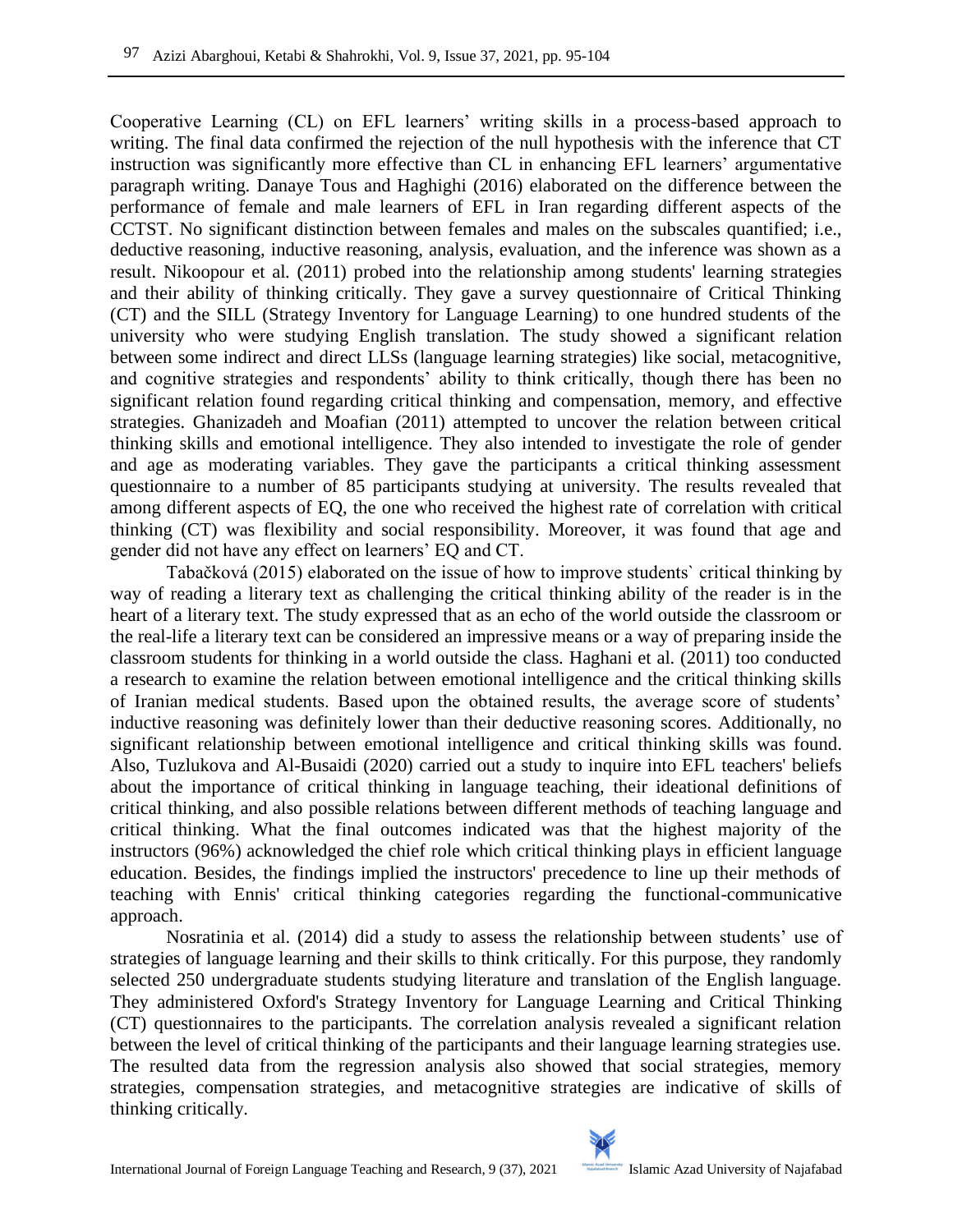Kamgar and Jadidi (2016) investigated the relation of critical thinking of Iranian EFL learners and their self-regulation based on their ability of reading comprehension among different levels. The results revealed a significant statistical correlation for those who have higher critical thinking skill levels among advanced and intermediate students, whereas there was no significant relationship between their self-regulation and their reading comprehension ability for those advanced students.

Azin and Heidari Tabrizi (2017) examined the relation between the level of critical thinking and Iranian English translation students' translation ability. Furthermore, the distinction between the critical thinking ability of females and males was scrutinized. The findings revealed that gender does not play any role in the skills of critical thinking among Iranian EFL students. Moreover, the results pointed out that the students with higher critical thinking skills were more successful in their performance of translation.

Zare and Biria (2018) investigated the possible relationship between the critical thinking skills of ESP learners and their reading comprehension abilities. What the findings pointed out was that there was a strong and positive correlation among the level of ability of critical thinking regarding ESP learners and their ability in reading comprehension. Furthermore, the findings indicated that ESP students who were viewed as high critical thinkers significantly exceeded those who had lower levels of critical thinking on their reading comprehension test.

Finally, Marboot et al. (2020) explored the relationship between Iranian EFL students' metacognitive online reading strategies and CT skills and the possible relationship between Iranian EFL students' metacognitive online reading strategies in academic texts with their CT skills. The findings of their study revealed a positive and significant relationship between metacognitive online reading strategy use and CT skills.

As can be observed in the above-mentioned studies, critical thinking-based teaching strategies have not been touched. This is what the present study intends to investigate in relation with EFL instructors' different variables.

# **Methodology**

# **Study Setting**

This study was conducted during the 2019-2020 school year in 35 different high schools in four different provinces of Iran (Yazd, Lorestan, Fars, and Kordestan). Four provinces were chosen because they are areas in Iran with ethnical and geographical diversity and various economic conditions. As a result, we deal with different groups of teachers and diverse teaching and learning settings.

# **Participants**

The sample for this study comprised 120 EFL teachers (65 females and 55 males) selected through purposeful sampling from 35 different high schools mentioned above. They represented a diversity of teachers as well as different teaching and learning conditions.

# **Instruments**

# **Observations**

As a part of the educational system in Iran, there are some educational departments for each high school course in each province with members who visit various high schools in different districts, observe classes and make sure the teachers exactly follow the pre-determined methodology, teaching approaches, and methods prescribed by the council of education and

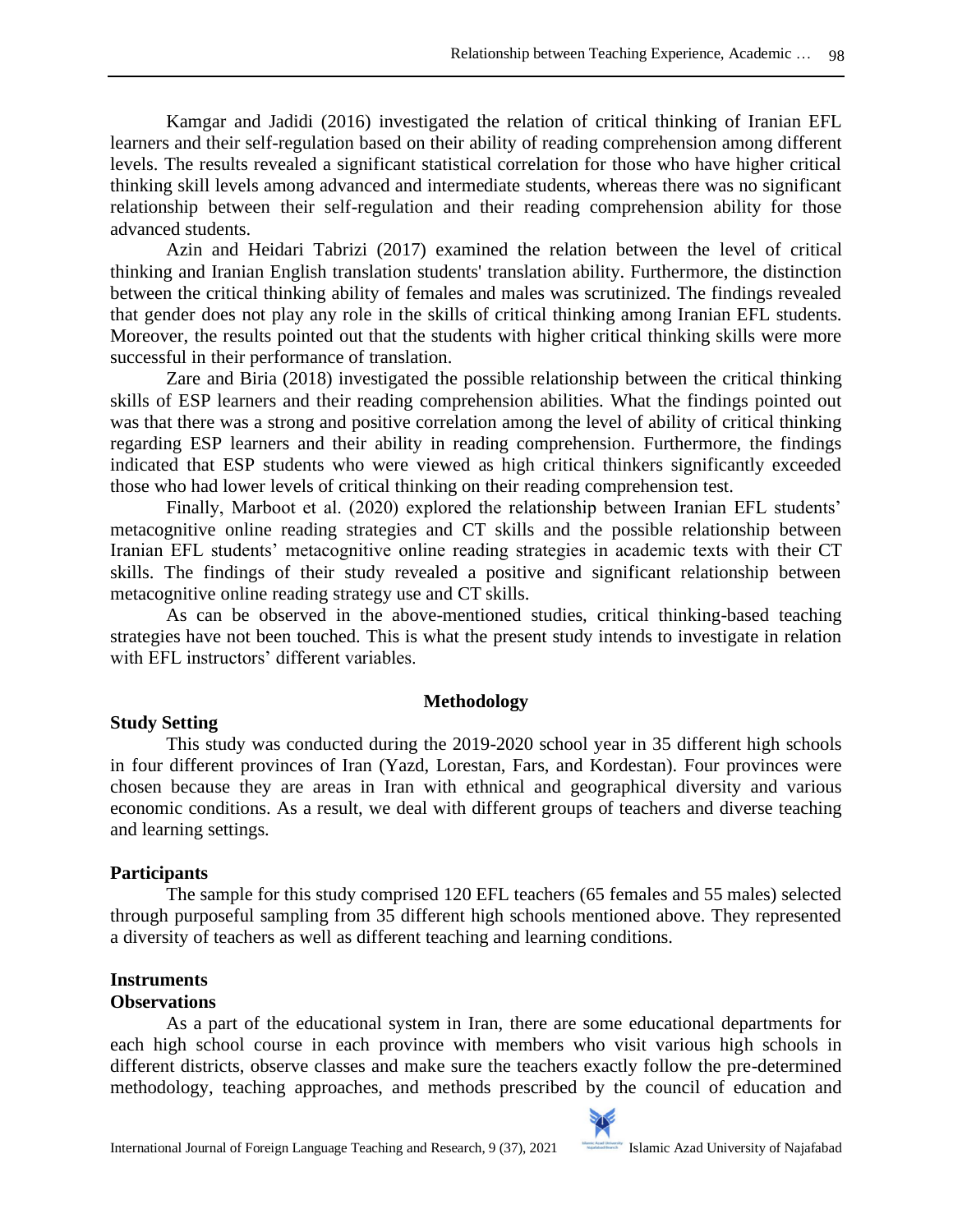training. As the colleagues of the researcher, the managers of the English departments of education and training organization in the above-mentioned provinces accepted to cooperate in the process of data collection by meeting the high school EFL teachers who used critical thinking-based teaching strategies, to gather such demographic information as their identity, email address, and phone number, etc.

### **Questionnaire**

The survey questionnaire which was put to use in this research was adopted from Barnhill (2010) who explored the Liberal Arts faculty members' perceptions about the ability to think critically. Barnhill himself had evaluated the content validity of the questionnaire. Cronbach's alpha coefficient was used to measure the reliability of the instrument in this study which was calculated to be 0.96.

The questionnaire items were reduced to 50 to be appropriate for a study in the context of Iran's educational system. It comprised two parts: demographic data of respondents, and a list of different critical thinking-based teaching strategies. The first part consisted of the teachers' university degree, extent of teaching experience, gender, and the number of critical thinking inservice training courses they had attended. The second part contained 50 critical thinking-based teaching strategies, and a Likert scale to measure their frequency of use

### **Interview**

Ten teachers selected from among the participants were interviewed for the purposes of the study. The interview questions were developed by the researcher. Each interviewee was asked some questions concerning his or her understanding of the concept of critical thinking, their frequency of use, and the effectiveness of critical thinking-based teaching strategies.

#### **Procedures**

# **Data Collection Procedure**

To collect the data, first the questionnaire was administered during the Fall 2019, after obtaining approval from General Administrations of Education and Training in the mentioned provinces. Before the instrument administration, a notification was sent to the participants to provide some background information for the research via email. Afterward, the survey along with the form of agreement was sent to invite them to participate through email. The process of collecting data took the researcher about six weeks' time. The questionnaire included a request to carefully do the job, a note on the allotted time, clarification about confidentiality of the research, and researcher's gratitude in order to intensify the participants' motivation to answer the questions. Finally, the feedback obtained from the participants were categorized for the purpose of data analysis.

#### **Data Analysis Procedure**

After the process of data collection, quantitative data analysis started. The data file was fed into the SPSS (Statistical Package for the Social Sciences), Cronbach Alphas were utilized to calculate the questionnaire items internal consistency and the instrument reliability, and means, frequencies, rankings, and standard deviations were used for descriptive analysis.

#### **Results and Discussion**

#### **Frequency of Use of Strategies**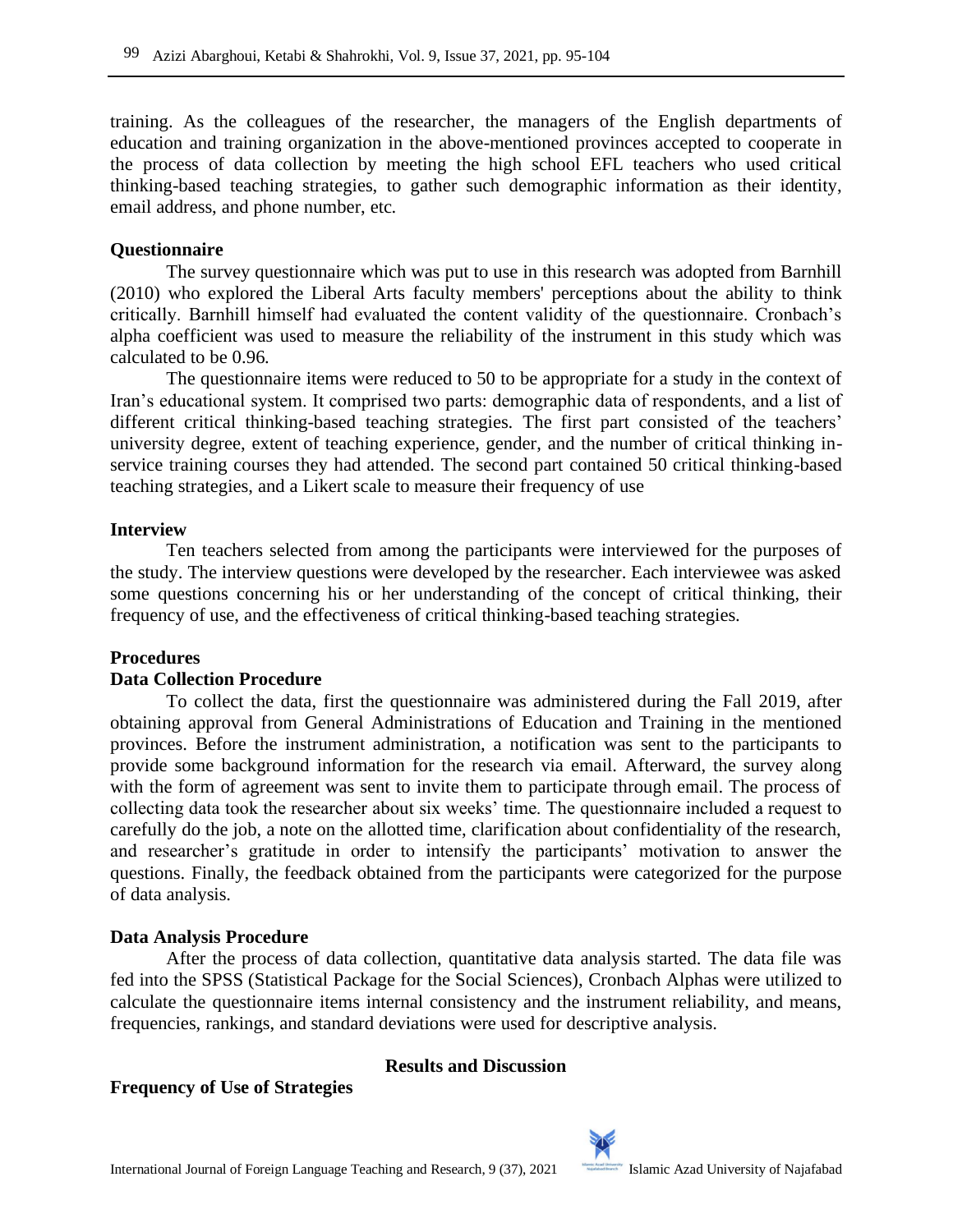Based on the analysis of the obtained data, it was revealed that critical thinking-based strategy was the most frequently-used strategy exploited by teachers in their classes. This is shown in Table 1 below, together with other obtained results.

### **Table 1**

*Five Highest Rankings of CT-Oriented Strategies for Teaching Based on Frequency of Use*

| Item           | Critical Thinking Oriented Strategies for Teaching      | Rank           | M    | <i>SD</i> |
|----------------|---------------------------------------------------------|----------------|------|-----------|
|                | Questioning and challenging students to consider all    | $\overline{1}$ | 4.38 | 0.780     |
|                | views. (Socratic Method)                                |                |      |           |
| $\overline{4}$ | Inquiring the students to analyze information by 2      |                | 4.32 | 0.793     |
|                | identifying differences and similarities, comparing,    |                |      |           |
|                | summarizing and conclusions                             |                |      |           |
|                | Discussions in small groups along with some specific 3  |                | 4.22 | 0.755     |
|                | assigned tasks                                          |                |      |           |
| 50             | Solving problems with various solutions via group work  | 4              | 4.16 | 0.908     |
| 15             | Environments in which some questions may be asked by 5  |                | 4.11 | 0.983     |
|                | the students that may go beyond my closest expectations |                |      |           |

### **Exploratory Factor Analysis**

To observe all the constructs or factors for the 50 teaching strategies investigated in this research, EFA (exploratory factor analysis) was utilized. [Exploratory factor analysis](https://www.sciencedirect.com/topics/social-sciences/exploratory-factor-analysis) (EFA) is a [multivariate](https://www.sciencedirect.com/topics/mathematics/multivariate) statistical method formulated to ease the predication of uncovered variables that are felt to form correlational patterns in new scopes of covered variables. Also. Parallel Analysis was done using Brian O'Connor SPSS Syntax after some phases of item reduction on selected factors to find out the types of factors kept. The results revealed that all the 50 strategies can be put into four factors comprising 25 items. Fundamental ideas of the uses of the aforementioned strategies which integrate critical thinking into the teaching process are described by the themes of these four factors. Ten items are included under the theme of 'assesses practically', which is represented by factor 1. The second factor, which is called 'team-work expertise' comprises three items. The third one, which is described as 'reflective engagement' is comprised of five items. The fourth one, which was named as 'questions and conflicts', includes seven items clustered as factor 4. The source of inspiration for labeling these four factors was Timpson and Doe's book (2008) on using critical thinking in teaching.

# **Research Question 1**

To find out whether there is a significant relationship between Iranian high school EFL teachers' frequency of use of critical thinking-based teaching strategies and their years of experience in teaching, correlation coefficients were calculated. It was revealed that teaching experience negatively correlates with the frequency of use of the third factor 'reflective engagement',  $r(120) = -0.86$ ,  $p = .005$ ; and with the frequency of use of the fourth one 'questions' and conflicts',  $r(120) = -0.78$ ,  $p = .005$ . This indicated that teachers who have more experiences may use these strategies less commonly than less experienced teachers. Table 2 below clarifies the point.

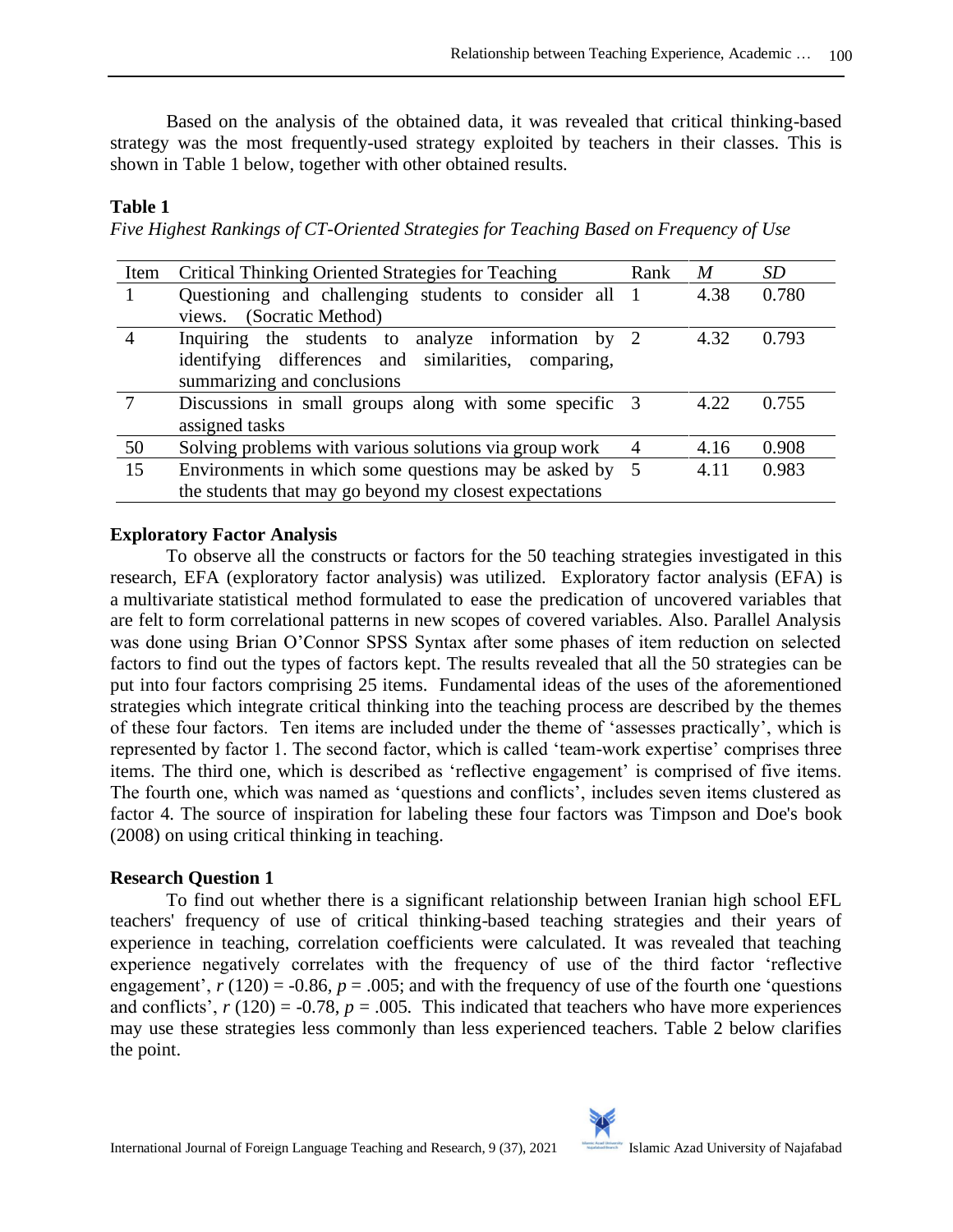# **Table 2**

*Inter-correlations between Frequency of Use and Years of Experience in Teaching*

| Factor                   | M    |      |           |      |                                                   |
|--------------------------|------|------|-----------|------|---------------------------------------------------|
|                          |      |      |           |      |                                                   |
| 1. Assesses practically  | 2.83 | 0.83 | 0.02      |      |                                                   |
| 2. Team-work expertise   | 3.53 | 0.97 |           | 0.07 |                                                   |
| 3. Reflective engagement |      |      |           |      |                                                   |
| Questions<br>and<br>4.   | 3.29 | 0.72 |           |      | $-0.78*$                                          |
| conflicts                |      |      |           |      |                                                   |
|                          |      |      | 3.56 0.82 |      | SD Years of Experience in Teaching<br>$-$ -0.86** |

 $**p* < .005, ***p* < .01$ 

The above finding in relation to the first research question, indicating a negative relationship between the teachers' duration of teaching experience and their frequency of use of the third and fourth factors, is consistent with previous studies which found that more experienced teachers use EFL critical thinking-based strategies less frequently. Actually, teachers' utilization of critical thinking-oriented strategies was not manifested by the level of experience among them. This is why experience without any updates or revisions would not cause any difference in teachers' work on teaching strategies in Willingham's (2008) terms.

# **Research Question 2**

To see if there is any significant relationship between Iranian high school EFL teachers' frequency of use of critical thinking-based teaching strategies and their higher university degrees, Pearson correlations were worked out to inspect the inter-correlations among the factors in which the linearity assumption was not noticeably broken. Table 3 below shows the obtained results.

# **Table 3**

*Inter-correlations between Frequency of Use and Teachers' Higher University Degree*

|                        |                         |                          | Factor | M    |      |      | SD Highest University Degree Received |  |         |
|------------------------|-------------------------|--------------------------|--------|------|------|------|---------------------------------------|--|---------|
|                        |                         |                          |        |      |      |      |                                       |  |         |
|                        | 1. Assesses practically |                          |        | 3.26 | 0.68 | 0.07 |                                       |  |         |
|                        | 2. Team-work expertise  |                          |        | 3.54 | 0.74 |      | $-0.03$                               |  |         |
| Frequency              |                         | 3. Reflective engagement | 3.41   | 0.69 |      |      | 0.04                                  |  |         |
| of Use                 | 4.                      | Questions                | and    | 3.38 | 0.61 |      |                                       |  | $-0.02$ |
|                        | conflicts               |                          |        |      |      |      |                                       |  |         |
| $*$ n < 005 $*$ n < 01 |                         |                          |        |      |      |      |                                       |  |         |

 $\text{p} < .005$ , \*\*p  $< .01$ 

According to the results in Table 3, there was no significant relationship between the teachers' frequency of use of critical thinking-based teaching strategies and their university degrees. This is in line with Khabiri and Firooz (2012), who came up with the finding in their research that teachers' university degree neither have any relationship with their perceptions of such strategies, nor with the process of promoting critical thinking among students.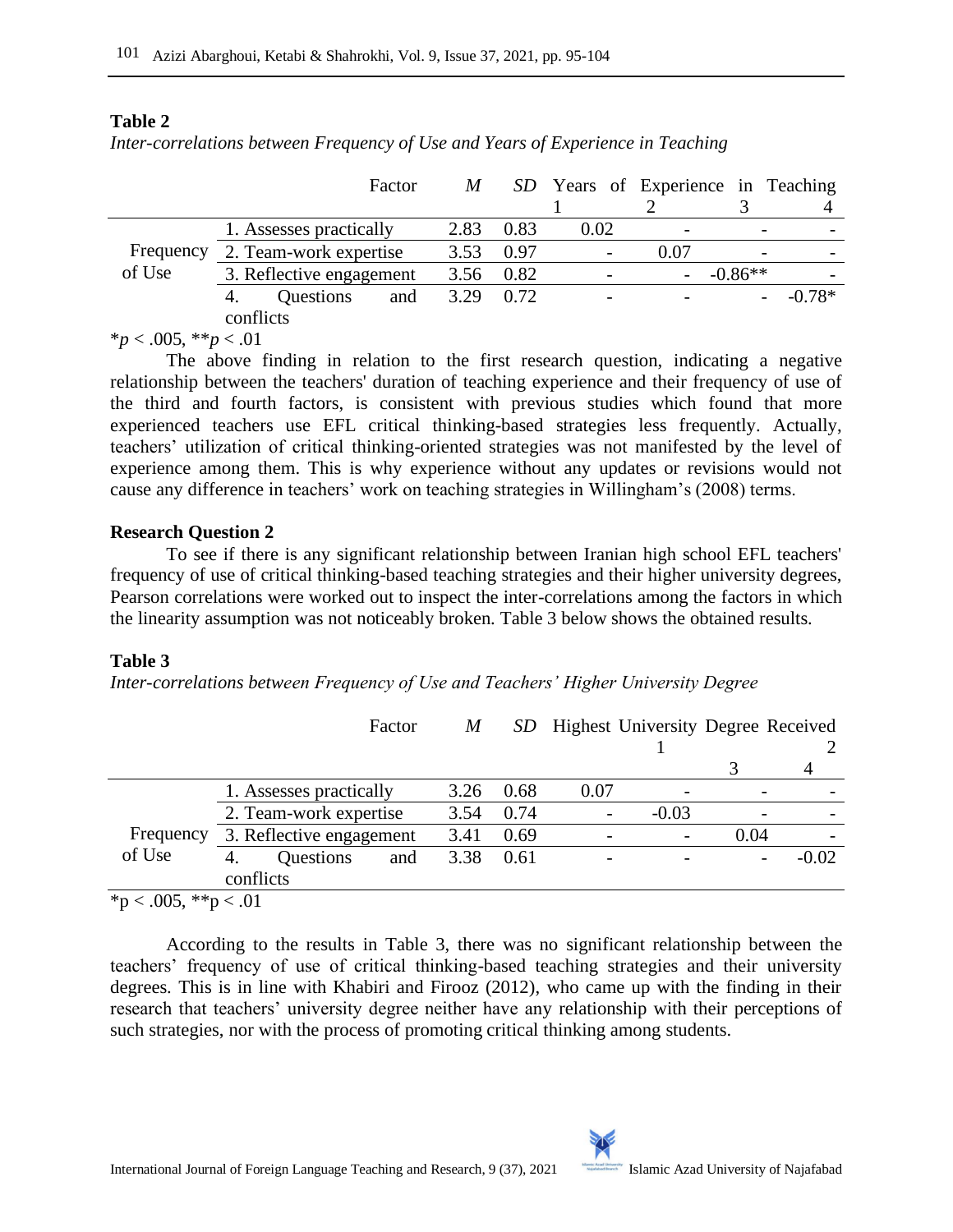#### **Research Question 3**

To assess whether there can be a significant relationship between Iranian high school EFL teachers' frequency of use of critical thinking-based teaching strategies and the number of critical thinking in-service training courses they had attended, correlations were with respect to the previously-described four factors. In fact, the sum totals of means for both factors related to question three were calculated. Each of the four factors was significantly correlated as it is shown in Table 4 below.

# **Table 4**

*Inter-correlations between Frequency of Use and the Number of CT In-service Training Courses Attended*

|                                                             |                          |                         | Factor | M    |      | Course   | SD Critical Thinking In-service Training |          |           |
|-------------------------------------------------------------|--------------------------|-------------------------|--------|------|------|----------|------------------------------------------|----------|-----------|
|                                                             |                          |                         |        |      |      |          |                                          |          | 4         |
|                                                             |                          | 1. Assesses practically |        | 2.98 | 0.82 | $0.59**$ |                                          |          |           |
| Frequency                                                   | 2. Team-work expertise   |                         |        | 3.54 | 0.94 |          | $0.79**$                                 |          |           |
| of Use                                                      | 3. Reflective engagement |                         |        | 3.36 | 0.81 |          |                                          | $0.60**$ |           |
|                                                             | 4.                       | Questions               | and    | 3.33 | 0.73 |          |                                          |          | $-0.74**$ |
|                                                             |                          | conflicts               |        |      |      |          |                                          |          |           |
| $\mathbf{r}$<br>$\bigcap \bigcap \mathcal{L}$ and $\bigcap$ | $\sim$ $\sim$            |                         |        |      |      |          |                                          |          |           |

\**p* < .005, \*\**p* < .01

The results in Table 4 reveal that was a significant relationship between the frequency of use of critical thinking-based teaching strategies and the number of critical thinking in-service training courses attended by Iranian EFL teachers. This is consistent with the finding of Marboot et al. (2020), although they additionally claim that there may be some other strategies that can be utilized by teachers without any instruction.

# **Conclusions**

Some valuable information was obtained in this study which may be turned out to be worthwhile for the Iran's education and training system. The results depicted that Iranian high school EFL teachers possess knowledge and awareness about blending critical thinking into their process of teaching as a plan of action to motivate the students towards experiencing critical thinking in their learning procedure. At the same time, the results disclosed the fact that critical thinking should still be reinforced in Iran's education and training system and much more in this respect should be presented to Iranian high schools. In fact, Iran's education and training system must be open to suggestions about this challenge and must reform the current study programs to build on new perceptions and enhance the present knowledge and awareness of critical thinkingbased teaching strategies. One main implication of this study is to recommend many more critical thinking in-service training courses for the teachers. These courses should be organized in accordance with the extent of teachers' knowledge and awareness of critical thinking. Particularly, the content of the courses should be directed to the significance of critical thinking and its relation with students' learning issues.

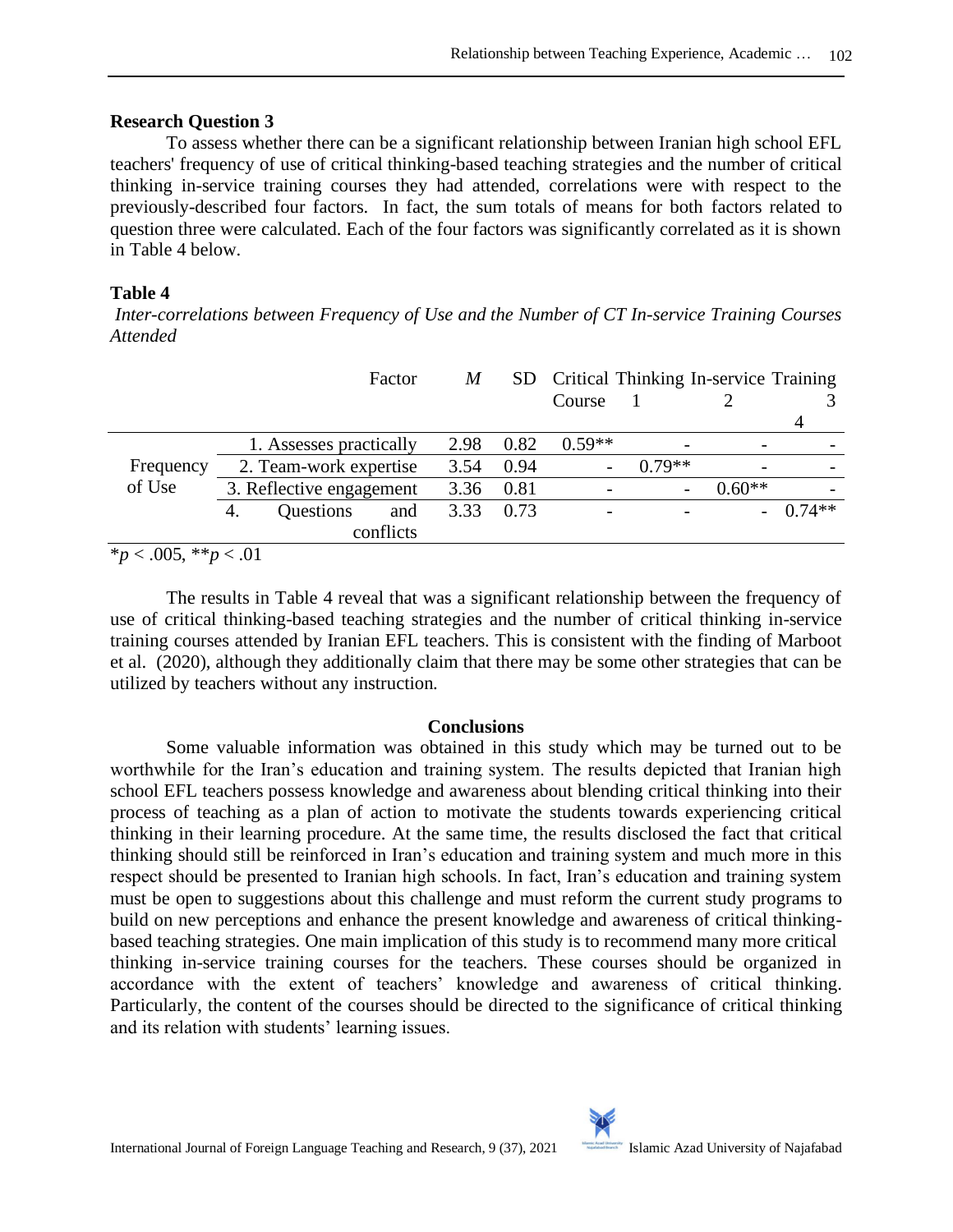# **References**

- Azin, N., & Heidari Tabrizi, H. (2017). The Relationship between critical thinking ability of Iranian English translation students and their translation ability. *Theory and Practice in Language Studies*, *6*(3), 81-95. http://www.academypublication .com/php/tpls.
- Barnhill, E. J. (2010). Scrutinizing critical thinking-based strategies: Perceptions of liberal arts faculty (Publication No. 3421027) [Doctoral dissertation, Missouri Baptist University]. ProQuest Dissertations & Theses Global.
- Bloom, B. (Ed.). (1956). *Taxonomy of educational objectives, handbook I: Cognitive domain*. New York, NY: David McKay Company.
- Danaye Tous, M. & Haghighi, S. (2016). Developing critical thinking with debate: Evidence from Iranian male and female students. *International Journal of Research Studies in Language Learning*, *3*(2), 55-68.
- Ghanizadeh, A., Moafian, M. (2011). Critical thinking and emotional intelligence: investigating the relationship among EFL learners and the contribution of age and gender. *Iranian Journal of Applied Linguistics, 14*(1), 23-48.
- Haghani, F., Aminian, B., Kamali, F., & Jamshidian, S. (2011). Critical thinking skills and their relationship with emotional intelligence in medical students of introductory clinical medicine course in Isfahan University of medical sciences. *Iranian Journal of Medical Education*, 10(5), 48-59.
- Halpern, D. F. (1999). Teaching for critical thinking: Helping college students develop the skills and dispositions of a critical thinker. *New Directions for Teaching and Learning*, *80*, 69- 74.
- Khabiri, M. & Firooz, M. (2012). The Comparative Effect of Practicing Cooperative Learning and Critical Thinking on EFL Learners' Writing. *Issues in Language Teaching,1*(2),371- 394. [https://ilt.atu.ac.ir/article\\_1348.html](https://ilt.atu.ac.ir/article_1348.html)
- Kamgar, N. & Jadidi, E. (2016). Exploring the relationship of Iranian EFL learners' critical thinking and self-regulation with their reading comprehension ability. Procedia *- Social and Behavioral Sciences, 232*, 776-783. https://10.1016/j.sbspro.2016.10.105
- Marboot, K., Roohani, A., & Mirzaei, A. (2020). Investigating Iranian EFL Students' Metacognitive Online Reading Strategies, Critical Thinking, and Their Relationship: A Mixed-Methods Study. *Issues in Language Teaching, 9*(1), 151182. [https://10.22054/ILT.2020.50833. 475](https://10.0.86.38/ILT.2020.50833.%20475)
- Nikoopour, J., Farsani, M. A., & Nasiri, M. (2011). On the relationship between critical thinking and language learning strategies among Iranian EFL learners. *Life*, *18*(3), 195-200.
- Nosratinia, M., Ghanbari Asiabar, & M., Sarabchian, E. (2014). Exploring the relationship between Iranian EFL learners' language learning strategies and critical thinking. *International Journal of Language Learning and Applied Linguistics World*, *5*(2), 335- 345.
- Paul, R., & Elder, L. (2008). *The miniature guide to critical thinking concepts and tools*. Foundation for Critical Thinking.
- Rabi'ee, B. (2010). The effect of practicing analysis and synthesis on EFL learners' critical thinking and reading comprehension skill. [Unpublished master's thesis]. Sabzevar Tarbiat Moallem University, Iran.
- Rudd, R. D. (2007). Defining Critical Thinking. *Techniques*, *82*(7), 46-49.
- Tabačková, Z. (2015). Outside the classroom thinking inside the classroom walls: Enhancing students' critical thinking through reading literary texts. *Procedia - Social and Behavioral Sciences*, *186*, 726-731. https://10.1016/j.sbspro.2015.04.042